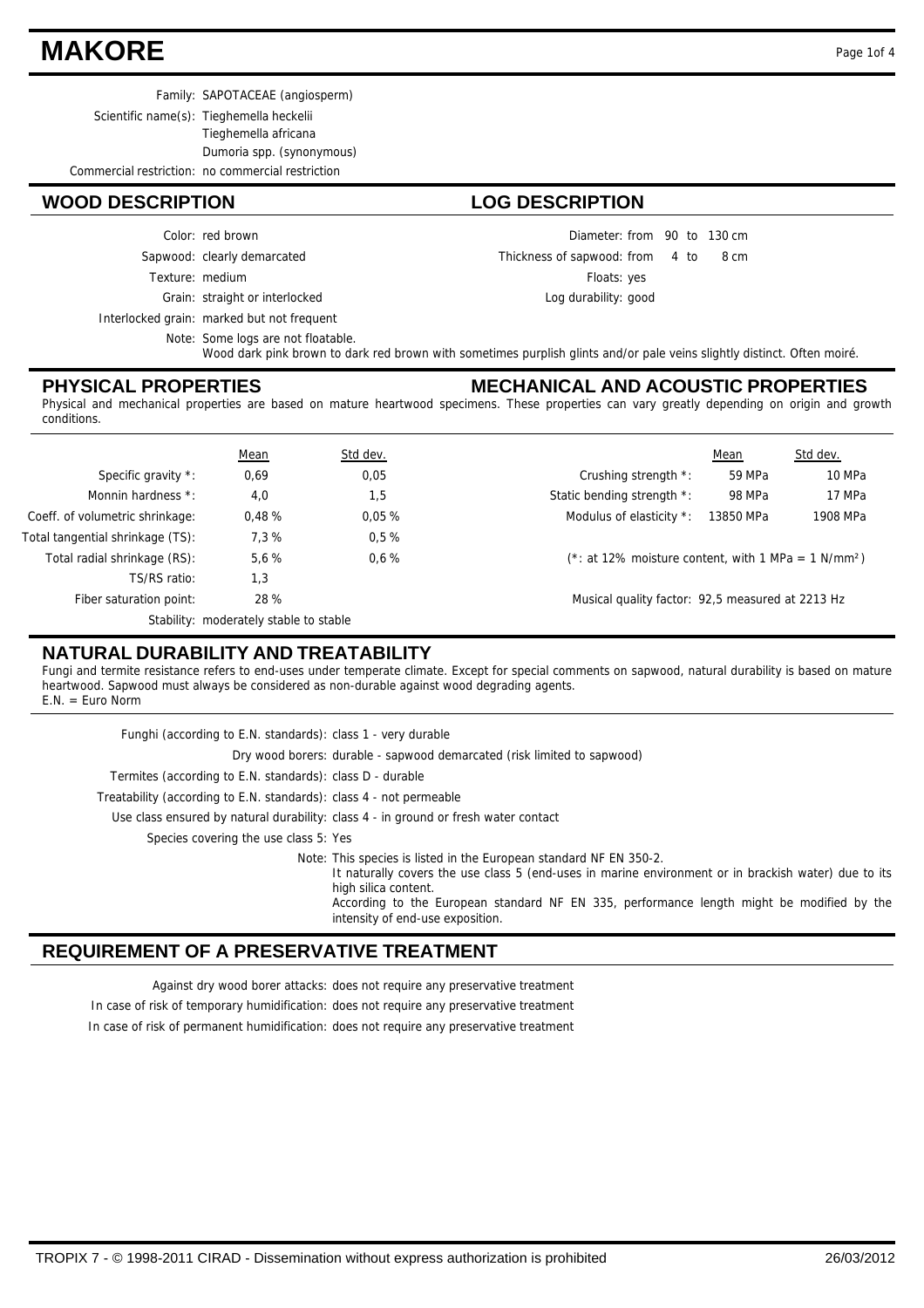## **MAKORE** Page 2/4

#### **DRYING**

| Drying rate: normal                                                                               |           |  | Possible drying schedule: 2 |          |                  |                  |
|---------------------------------------------------------------------------------------------------|-----------|--|-----------------------------|----------|------------------|------------------|
| Risk of distortion: slight risk                                                                   |           |  |                             |          | Temperature (°C) |                  |
| Risk of casehardening: no                                                                         |           |  | M.C. (%)                    | dry-bulb | wet-bulb         | Air humidity (%) |
| Risk of checking: slight risk                                                                     |           |  | Green                       | 50       | 47               | 84               |
| Risk of collapse: no                                                                              |           |  | 40                          | 50       | 45               | 75               |
| Note: Initial<br>kiln<br>surface<br>drying<br>prior to<br>recommended in order to reduce defects. | drying is |  | 30                          | 55       | 47               | 67               |
|                                                                                                   |           |  | 20                          | 70       | 55               | 47               |
|                                                                                                   |           |  | 15                          | 75       | 58               | 44               |

This schedule is given for information only and is applicable to thickness lower or equal to 38 mm. It must be used in compliance with the code of practice.

For thickness from 38 to 75 mm, the air relative humidity should be increased by 5 % at each step.

For thickness over 75 mm, a 10 % increase should be considered.

#### **SAWING AND MACHINING**

Blunting effect: high Sawteeth recommended: stellite-tipped Cutting tools: tungsten carbide Peeling: good Slicing: nood

Note: Very irritant sawdust. Sometimes clogging of sawblades.

#### **ASSEMBLING**

Nailing / screwing: good but pre-boring necessary

Gluing: correct

Note: Tends to split when nailing. Gluing requries care (dense wood).

#### **COMMERCIAL GRADING**

Appearance grading for sawn timbers: According to SATA grading rules (1996) For the "General Purpose Market": Possible grading for square edged timbers: choix I, choix II, choix III, choix IV Possible grading for short length lumbers: choix I, choix II

Possible grading for short length rafters: choix I, choix II, choix III For the "Special Market": Possible grading for strips and small boards (ou battens): choix I, choix II, choix III Possible grading for rafters: choix I, choix II, choix III

#### **FIRE SAFETY**

Conventional French grading: Thickness > 14 mm : M.3 (moderately inflammable) Thickness < 14 mm : M.4 (easily inflammable)

Euroclasses grading: D s2 d0

Default grading for solid wood, according to requirements of European standard EN 14081-1 annex C (April 2009). It concerns structural graded timber in vertical uses with mean density upper 0.35 and thickness upper 22 mm.

#### **END-USES**

Exterior joinery **Interior is a little of the COV** and Table 1 and Table 1 and Table 1 and Table 1 and Table 1 and Table 1 and Table 1 and Table 1 and Table 1 and Table 1 and Table 1 and Table 1 and Table 1 and Table 1 and Flooring Stairs (inside) Bridges (parts not in contact with water or ground) literior panelling Exterior panelling Current furniture or furniture components Sliced veneer **Cabinetwork (high class furniture)** Cabinetwork (high class furniture) Light carpentry **Ship building (ribs)** Ship building (ribs) Ship building (planking and deck) Veneer for interior of plywood Veneer for back or face of plywood Vehicle or container flooring Sculpture Turned goods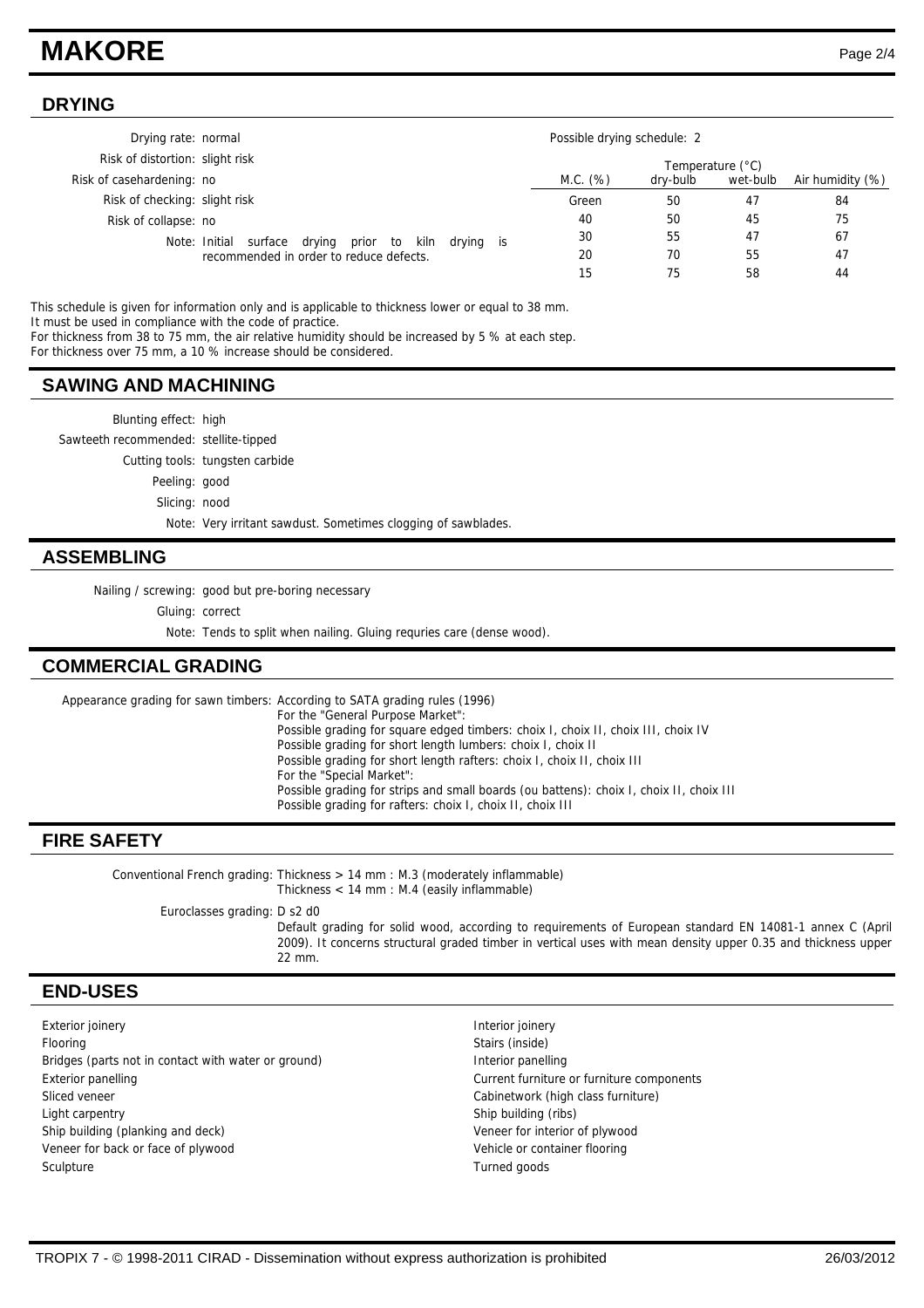# **MAKORE** Page 3/4

### **MAIN LOCAL NAMES**

Country Local name Country Local name Cameroon NOM ADJAP ELANG Congo Congo N' DUKA Ivory Coast MAKORE Gabon DOUKA Ghana ABACU Ghana BAKU Ghana **MAKORE** MAKORE Equatorial Guinea **CONCLA** Germany DOUKA France DOUKA